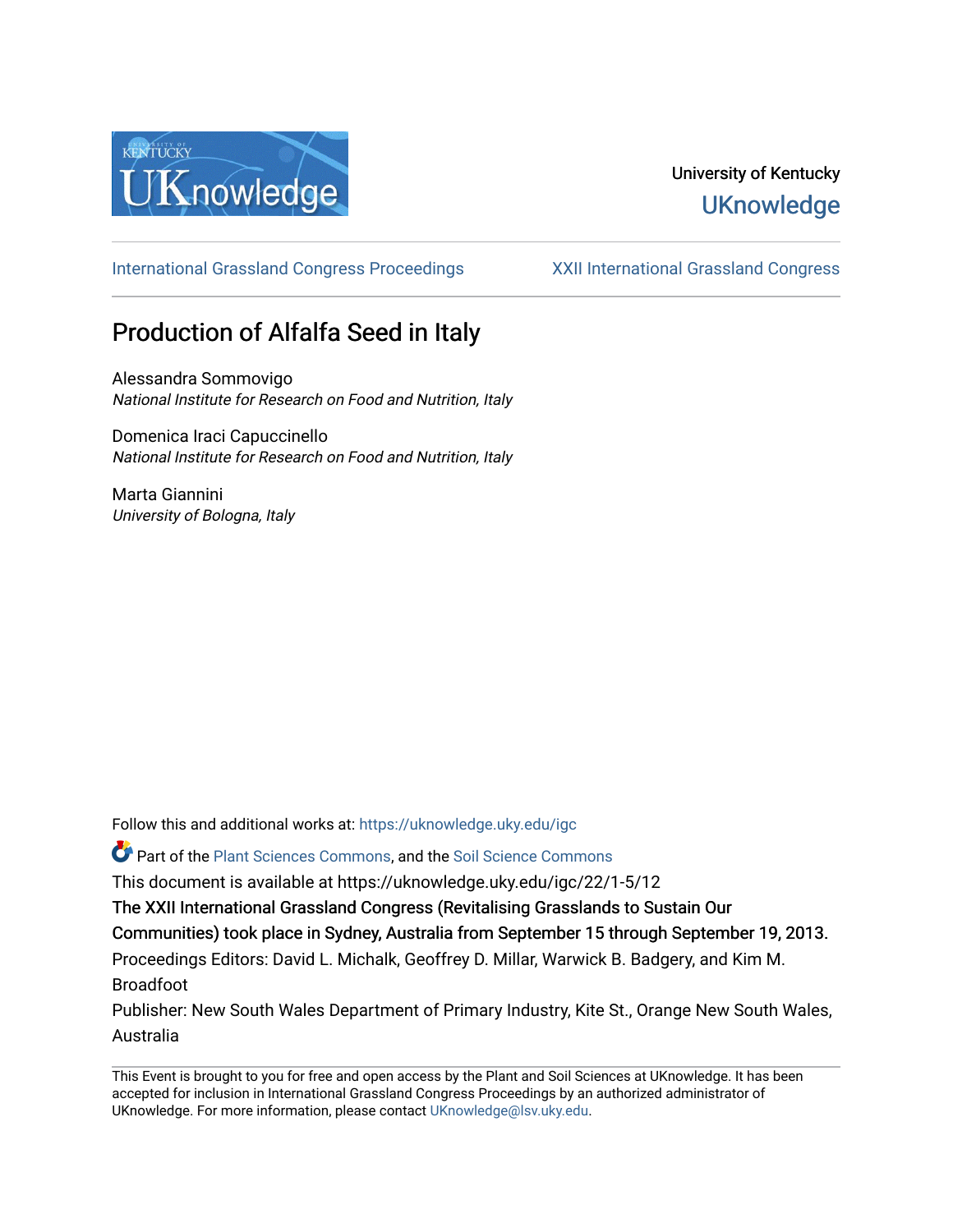## Production of alfalfa seed in Italy

### *Alessandra Sommovigo A , Domenica Iraci Capuccinello <sup>A</sup> and Marta Giannini <sup>B</sup>*

 $A$  National Institute for Research on Food and Nutrition Bologna, Italy  $B$  University of Bologna, Italy

Contact email: a.sommovigo@ense.it,

**Keywords:** Variety, breeder, certification, control, commercialization, national catalogue, productions.

#### **Introduction**

Alfalfa (*Medicago sativa*) is considered the largest cultivated forage species in the temperate areas in the world and in Italy covers about 700,000 ha. This species is important for the ability to produce a good quality forage with low input. Alfalfa seed production is spread throughout Italy, France and Spain (Fig. 1). In Italy, about 47% of forage area is planted with alfalfa and the Italian regions where alfalfa seed is mainly produced are Emilia Romagna, Marche and Tuscany (Fig. 2). In 2012 the area for the production of alfalfa seed was 20,906 ha with a seed production of 9,006 tons*.* 

#### **Discussion**

The analysis of twenty years ranging from 1993 to 2012, has shown, since 1993, a substantial decrease in area of planting alfalfa seed (Fig. 3). This decrease is due to several causes such as decrease of cultivated land, expanding corn production in the same areas of alfalfa production, lower demand for forage legumes due to contraction of livestock and to the availability, at favorable prices, of protein concentrates. Since 2004, there has been a reversal of trend with increasing both sown areas and seed production (Fig. 4). This trend is attributable to several factors including the European Community's (EU) Policy and a higher specialization and greater professional skills of the seed companies. In fact, alfalfa has been affected in recent years by breeding programs with a considerable increase of breeders. Seed commercialization of alfalfa is regulated by the national laws in accordance with to European legislation, where all seed control and certification steps are regulated: listing to the National Catalogue of agricultural varieties, field inspections, seed cleaning, processing and labeling, laboratory tests, and post-trial control. The future development of EU agricultural policy poses growers and seed companies with changes that can be met only with skills, high quality production and identification of a development strategy which is able to make the sector competitive. In this context, some Italian seed companies have tried to increase the quality of their products by providing farmers with coated seed of alfalfa. The pelleting provides for the coating of seeds with inert materials such as bentonite, talc, and clays, for improving the chamfer and the seed shape to facilitate sowing. Seed pelleting decreases germination slightly. The process of



**Figure 1. Alfalfa seed production in Europe: (left) ha and (right) tons.** 



**Figure 2. Geographical distribution of inspected areas for alfalfa seed production (ha) in Italy.** 



**Figure 3. Alfalfa certified in Italy (ha) (1993-2012).** 



**Figure 4. Alfalfa certified seed in Italy (tons) (1993-2012).** 

coating is performed to smooth the surface of each seed and incorporate *Rhizobium meliloti* (nitrogen-fixing bacteria) and products containing substances necessary to prevent fungal infections in the first stage of plant development.